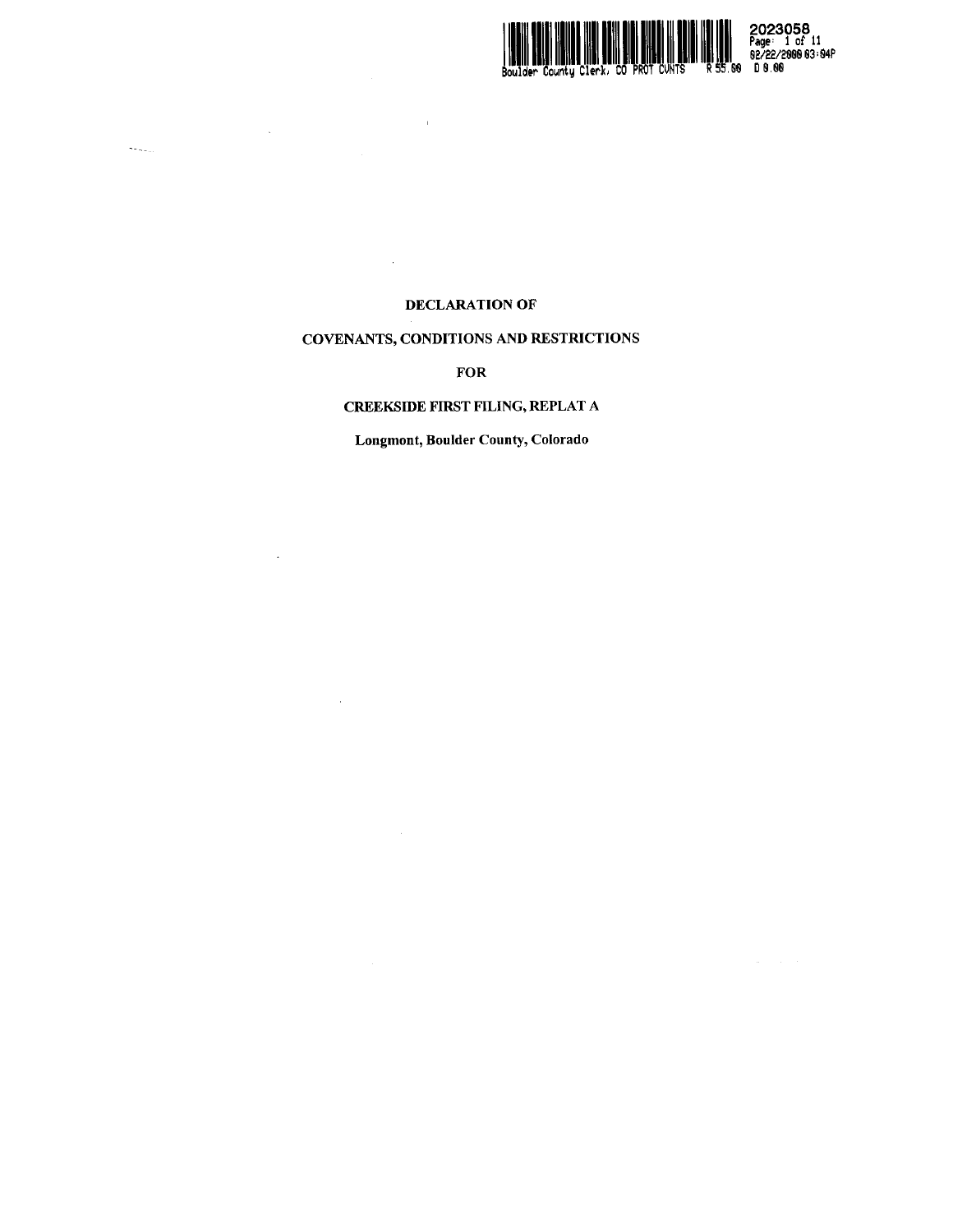

 $\begin{array}{c}\n\mathbf{3} \\
\mathbf{1} \\
\mathbf{2} \\
\mathbf{3} \\
\mathbf{4} \\
\mathbf{5} \\
\mathbf{5} \\
\mathbf{5} \\
\mathbf{5} \\
\mathbf{6} \\
\mathbf{6} \\
\mathbf{7} \\
\mathbf{8} \\
\mathbf{8} \\
\mathbf{9} \\
\mathbf{1} \\
\mathbf{1} \\
\mathbf{1} \\
\mathbf{1} \\
\mathbf{1} \\
\mathbf{1} \\
\mathbf{1} \\
\mathbf{1} \\
\mathbf{1} \\
\mathbf{1} \\
\mathbf{1} \\
\mathbf{1} \\
\mathbf{1} \\
\mathbf{1} \\
\mathbf{1} \\
\math$ 

# **INDEX**

# **DECLARATION OF**

 $\label{eq:semin} \mathbf{S}_{\mathbf{S},\mathbf{S},\mathbf{S},\mathbf{S}}(t) = \frac{1}{\sqrt{2\pi\epsilon_{\mathbf{S}}}} \mathbf{1}_{\mathbf{S},\mathbf{S}}(t)$ 

# COVENANTS, CONDITIONS AND RESTRICTIONS FOR

# **CREEKSIDE FIRST FILING, REPLAT A**

| HOMEOWNERS' ASSOCIATION 3 |  |  |
|---------------------------|--|--|
|                           |  |  |
|                           |  |  |
|                           |  |  |
|                           |  |  |
|                           |  |  |
|                           |  |  |
|                           |  |  |

|--|--|

Exhibit A

 $\alpha$  , and  $\alpha$  , and  $\alpha$  , and  $\alpha$  , and  $\alpha$ 

 $\sim 10^7$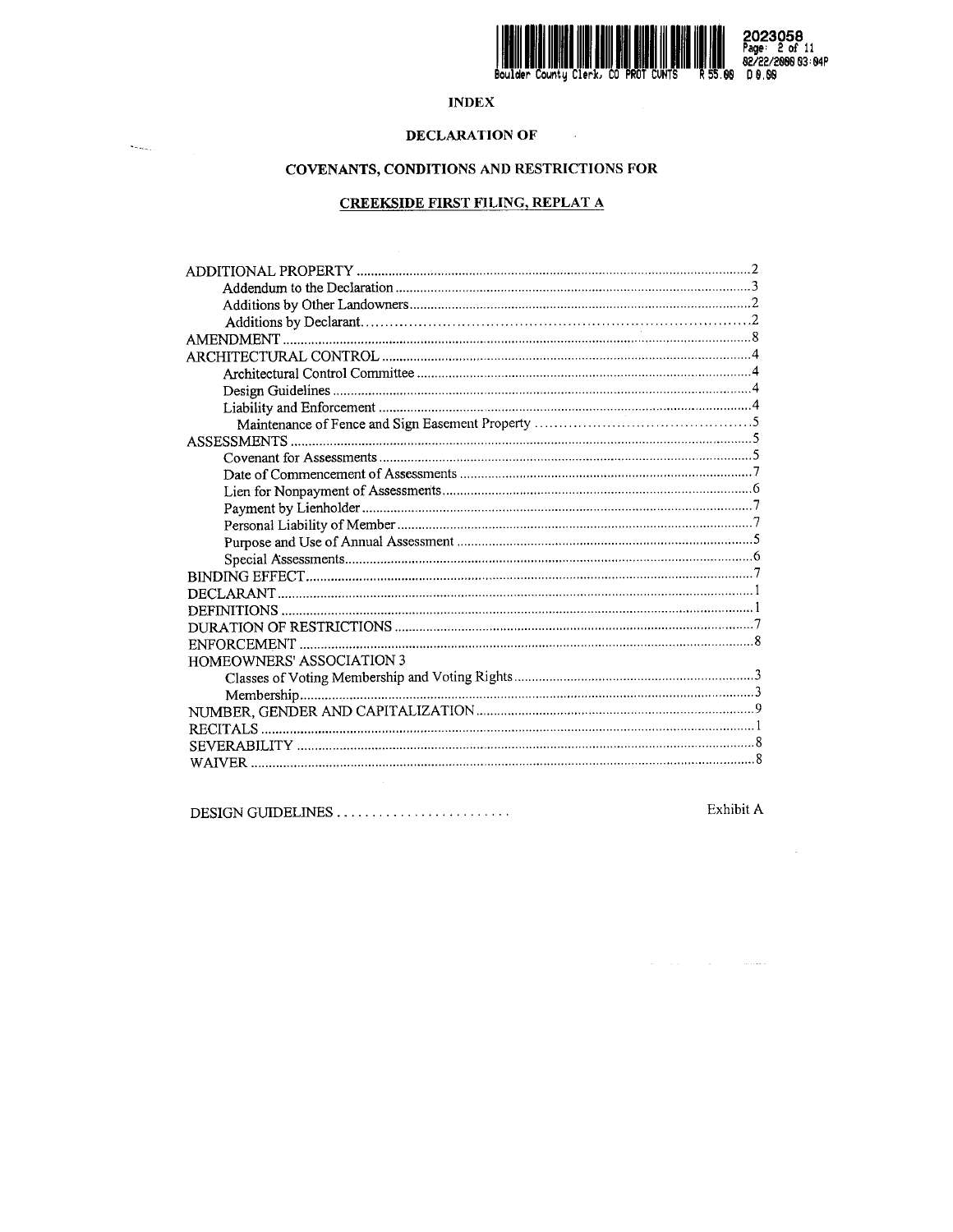

2023058 Page- <sup>3</sup> of <sup>11</sup> 02/22/2888 S3 : 84P

1. **DECLARANT.** The declarant in this "Declaration of Covenants, Conditions and Restrictions" is T. L. STAUFFER CONSTRUCTION COMPANY, a Colorado Corporation, hereinafter referred to as "Declarant".

2. RECITALS. Declarant is the Owner of property (the "Property") in Longmont, Boulder County, Colorado more particularly described as follows:

LOT 1 and LOT 2,

CREEKSIDE FIRST FILING, REPLAT A, according to the Plat recorded on , 199 , on Film No. Reception No. 199, and Film No. office of the County Clerk and Recorder of Boulder County, Colorado, consisting of the following:

Declarant desires and intends to sell or transfer Lots in the property described above and to impose upon said Lots mutually beneficial covenants, conditions and restrictions under a general plan of improvement and development to enhance the value, desirability, attractiveness and salability of such Lots and for the benefit of all the Lots. Declarant may, in the future, desire to extend this Declaration to other property adjacent to or near the Property by addendum hereto.

Therefore, the Declarant hereby declares that all of the Lots included in the Property, and all property subsequently made subject to this Declaration by addendum hereto, shall be held, sold, conveyed, used, improved, occupied and resided upon in conformity with and subject to the following covenants, conditions and restrictions which are for the purpose of protecting the value and desirability of and which shall run with, all the Property, and be binding on and inure to the benefit of all parties having any right, title or interest in any of the Property, or any part thereof, their heirs, successors and assigns.

## 3. DEFINITIONS.

3.1 "Declarant" shall mean and refer to the entity referred to in paragraph 1.

"Owner" shall mean and refer to the record Owner, whether one or more persons or entities, of <sup>a</sup> fee simple title to any Lot which is part of the Property, including contract sellers, but excluding those having such interests merely as security for the performance of an obligation. 3.2

3.3 "Property" and "Properties" shall mean and refer to all of Creekside Fourth Filing, according to the recorded plats thereof and any additional land which may be subjected to this Declaration under the provisions of paragraph 4 below.

3.4 "Lot" shall mean and refer to any plot of land identified as such and shown upon <sup>a</sup> recorded subdivision plat of the Properties (as defined in paragraph 3.3), with the express exception of any plot of land identified as an "outlot".

3.5 "Outlot" shall mean and refer to any plot of land identified as an "outlot" on the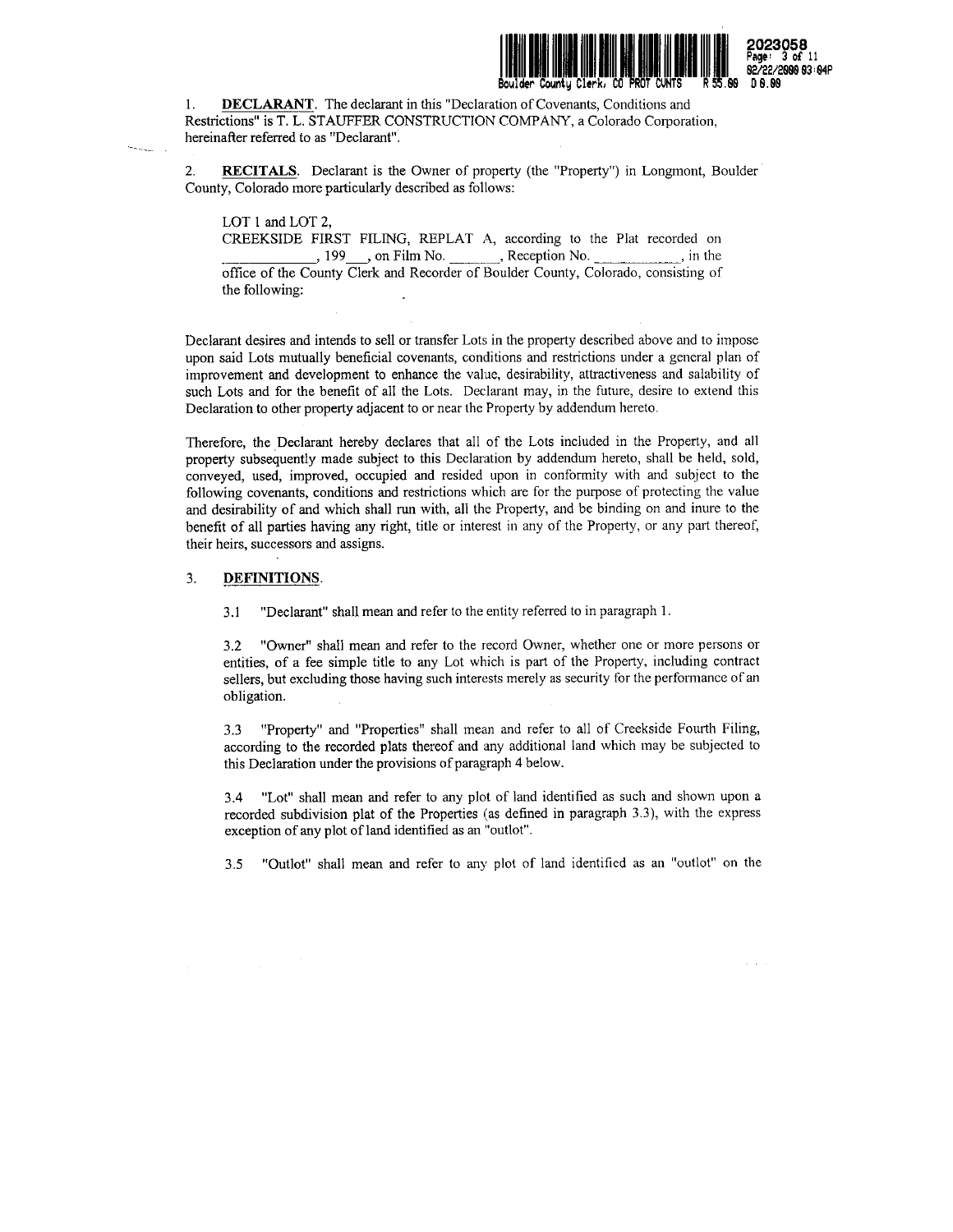

#### recorded subdivision plat.

3.6 "Common Area" shall mean and refer to those areas of land, designated on <sup>a</sup> recorded subdivision plat of the properties as common area, open space, outlot, or similar designation, intended to be owned by or leased by the homeowners association for the benefit of and/or devoted to the common use and enjoyment of the Owners of the Lots.

3.7 "Committee" shall mean and refer to the Architectural Control Committee, Creekside Fourth Filing, more particularly described in paragraph <sup>6</sup> below.

3.8 "Declaration" shall mean and refer to this Declaration of Covenants, Conditions and Restrictions for Creekside.

3.9 "Design Guidelines" shall mean and refer to the Design Guidelines attached as Exhibit A, or as amended pursuant to paragraph 13.

3.10 "Homeowners' Association" and/or "Association" shall mean and refer to the Creekside I Homeowners' Association.

## 4. ADDITIONAL PROPERTY,

4.1 Additions by Declarant. The Declarant, its successors and assigns, hereby reserve the right, in it's sole discretion, to extend the operation and effect of this Declaration to other property adjacent to or near the original Property. Any extension authorized under this paragraph 4.1 shall be made by recording in the office of the Clerk and Recorder of Boulder County, Colorado, an addendum to this Declaration, which need be executed only by the Declarant and the Owner of such additional land if Declarant is not the Owner thereof. Any addition authorized by this paragraph 4.1 shall not require the approval of the Homeowners' Association.

4.2 Additions by Other Landowners. Other landowners who desire to subject their land to the operation of this Declaration may do so after first obtaining the written approval of the Homeowners' Association. The Association shall approve of the proposed addition at <sup>a</sup> regular or special meeting of the members of the Association at which <sup>a</sup> quorum is present, by <sup>a</sup> majority of the total votes cast. In the event the Homeowners' Association approves of the proposed addition, the Association and the landowner shall execute an addendum to this Declaration which shall be recorded in the office of the Clerk and Recorder of Boulder County, Colorado.

4.3 Addendum to the Declaration. Any addendum to this Declaration authorized under paragraph 4.1 or paragraph 4.2 above shall describe the additional land and shall state that such land is subject to this Declaration. Any authorized supplement to this Declaration may contain such complimentary additions and modifications of the covenants, conditions and restrictions contained herein as may be necessary to reflect the different character, if any, of the additional property, provided they are not inconsistent with this Declaration.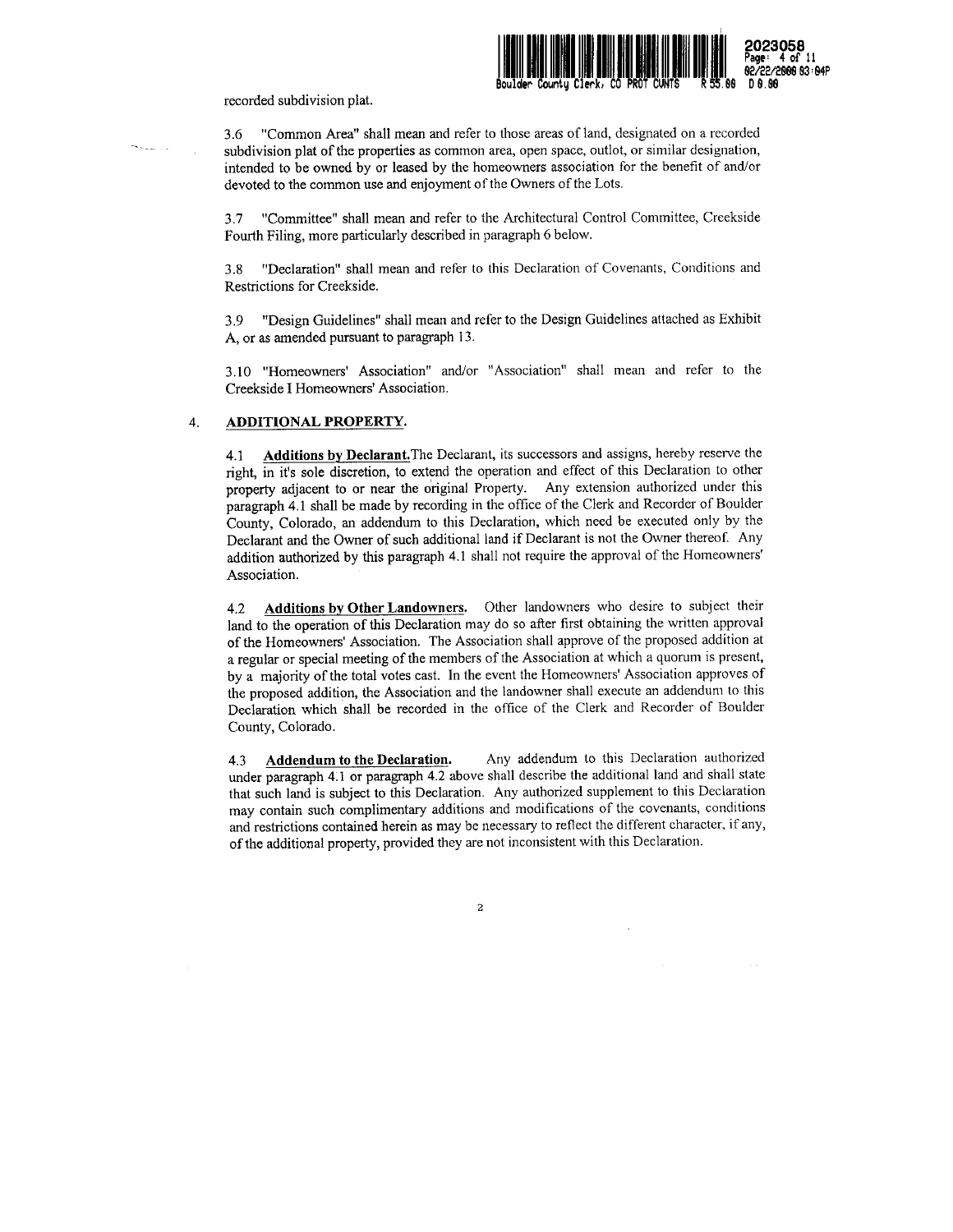

5. HOMEOWNERS' ASSOCIATION. The property in Creekside First Filing, Replat A, shall be governed by the currently existing homeowner's association, Creekside I Homeowner's Association.

The lots shall be subject to this Declaration of Covenants, Conditions and Restrictions as administered by that Association and shall have separate Design Guidelines and a distinct and separate Architectural Control Committee to administer them. If the Homeowner's Association does not accept this Property as an addition to the Association, the Owners shall immediately form a separate Homeowner's Association substantially similar to Creekside I Homeowner's Association to serve as the Association for the Properties.

5.1 Membership. Each Owner of <sup>a</sup> Lot shall be <sup>a</sup> member of the Association. Membership shall be appurtenant to and may not be separated from ownership of any Lot which is subject to assessment.

5.2 Classes of Voting Membership and Voting Rights. The Association shall have two classes of voting membership:

Class A. Class A Members shall be all Owners, with the exception of the Declarant, and shall be entitled to one vote for each Lot owned. If more than one person or legal entity holds an interest in any Lot, the vote for such Lot shall be cast in the manner provided for in the Articles of Incorporation of the Association, or as the several Owners may determine, but in no event shall more than one vote be cast with respect to any Lot.

Class B. The Class B member shall be the Declarant, as defined in Paragraph 3.1. The Class B member shall be entitled to four votes for each Lot owned by it. The Class B membership shall cease and be converted to Class A membership, at such time as the Class B member voluntarily converts it's Class B membership to Class A membership in the Association.

### 6 ARCHITECTURAL CONTROL

6.1 Architectural Control Committee. There is hereby established <sup>a</sup> separate and distinct Architectural Control Committee (the "Committee") for Creekside First Filing, Replat A, composed of three persons. All of the members of the Committee shall be appointed by Declarant so long as the Declarant retains its Class B membership in the Association. Upon termination of the Declarant's Class B membership, the members of the Committee shall be appointed by the Board of Directors of the Association. As long as this Declaration remains' in full force and effect, the Committee shall be constituted and shall perform the duties imposed on it hereby. The decision of <sup>a</sup> majority of the Committee members shall be the decision of the Committee. The Committee may designate <sup>a</sup> representative to act on its behalf and may employ consultants to assist in the performance of its functions. Committee members shall be entitled to compensation for services performed pursuant to this Declaration. The Committee shall have the right to impose a reasonable fee for the committees review of plans and specifications submitted to it for approval in

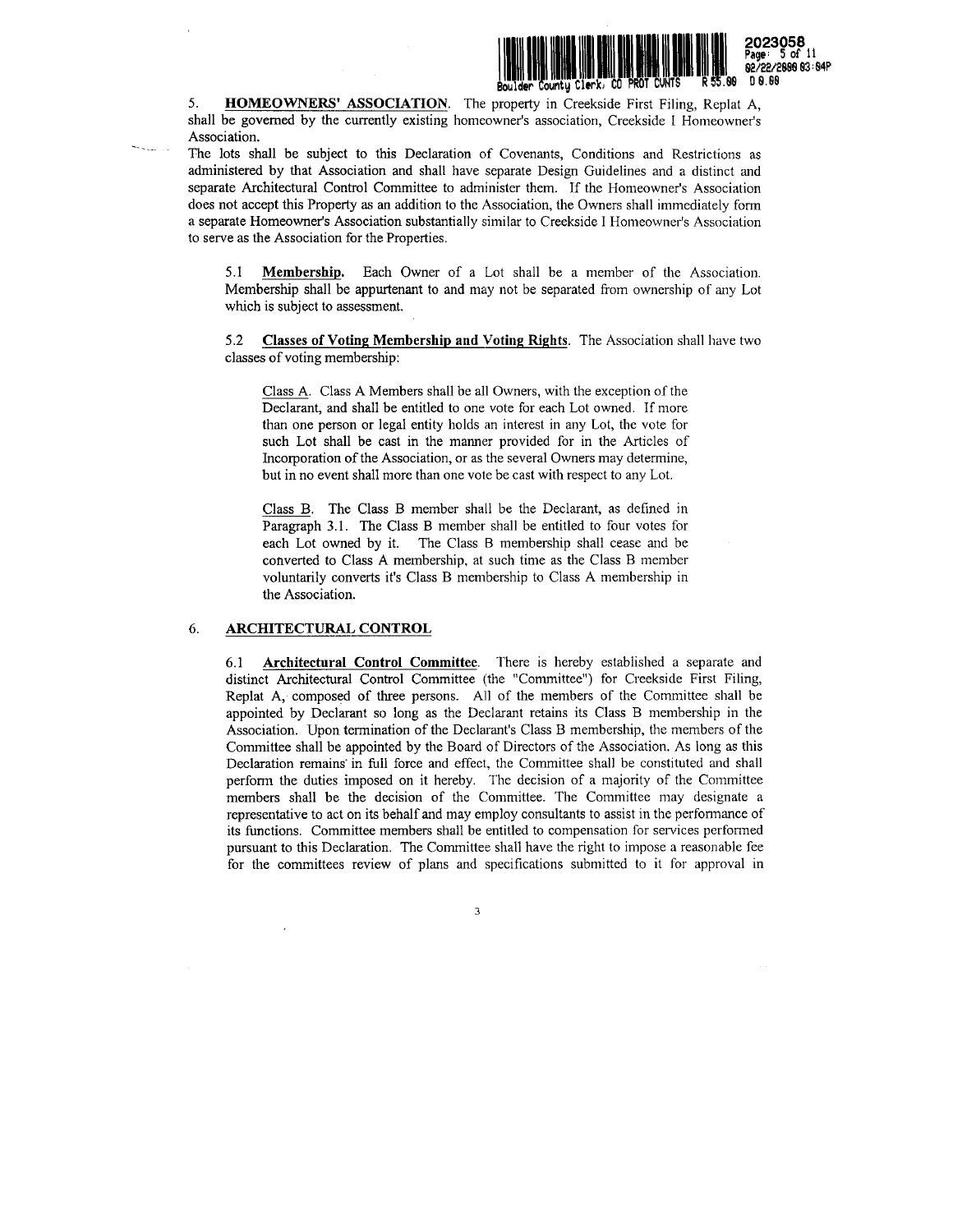

2023058 Page: <sup>6</sup> of <sup>11</sup> 62/22/2888 93 :S4P

accordance with the provisions of this Declaration.

6.2 Design Guidelines. No dwelling or other improvements shall be constructed, erected, placed, maintained or permitted on any Lot or on the Common Area, nor shall any construction or excavation be commenced unless and until plans and specifications with respect thereto have been submitted to and approved in writing by the Architectural Control Committee in accordance with the Design Guidelines set forth in Exhibit A attached hereto and incorporated herein by reference. The Design Guidelines shall govern the review and approval process and shall apply to each and every Lot subject to this Declaration.

6.3 Liability and Enforcement. Neither the Committee nor the Declarant, nor their respective successors or assigns, shall be liable in damages to anyone submitting plans to the Committee for approval, or to any Owner affected by this Declaration, by reason of <sup>a</sup> mistake in judgment, negligence, or nonfeasance arising out of or in connection with the approval or disapproval or failure to approve any plans and/or specifications. Every Owner or other person who submits plans to the Committee agrees, by submission of such plans and specifications, that he will not bring any action or suit against the Committee, its members, representatives or consultants, or the Declarant to recover any such damages. Approval by the Committee shall not be deemed to constitute compliance with the requirements of any building codes and it shall be the responsibility of the Owner or the person submitting plans to the Committee to insure compliance therewith. Until termination of its Class B membership in the Association, the Declarant, in its own name and on behalf of the Committee, shall have the right to enforce the provisions of this paragraph 6. Thereafter, the Association, in its own name and on behalf of the Committee shall have the right to enforce the provisions of this paragraph 6.

#### 6.4 Maintenance of Fence and Sign Easement Property.

Owners Obligations. Owners whose property is subject to an easement for a Subdivision Sign and/or Perimeter Fence agree to install landscaping in accordance with an approved plan pursuant to paragraph 6.2 and to provide sprinkler or drip irrigation on both the Easement Property and between such property and public rights of way or publicly owned property. Such Owners further agree to maintain the Easement Property located within the Perimeter Fence in accordance with these Covenants and Design Guidelines. a.

b. Homeowners' Association Obligations. The Association shall maintain, repair, replace, and reconstruct the Perimeter Fence and Neighborhood Signs. The Association shall also maintain Easement Property located outside the Perimeter Fence in accordance with these Covenants and Design Guidelines.

## 7. ASSESSMENTS.

7.1 Covenant for Assessments. The Declarant and each Owner of any Lot, by acceptance of <sup>a</sup> deed therefore, hereby covenants and agrees to pay the assessments imposed by the Board of Directors of the Association in accordance with the terms of this Declaration.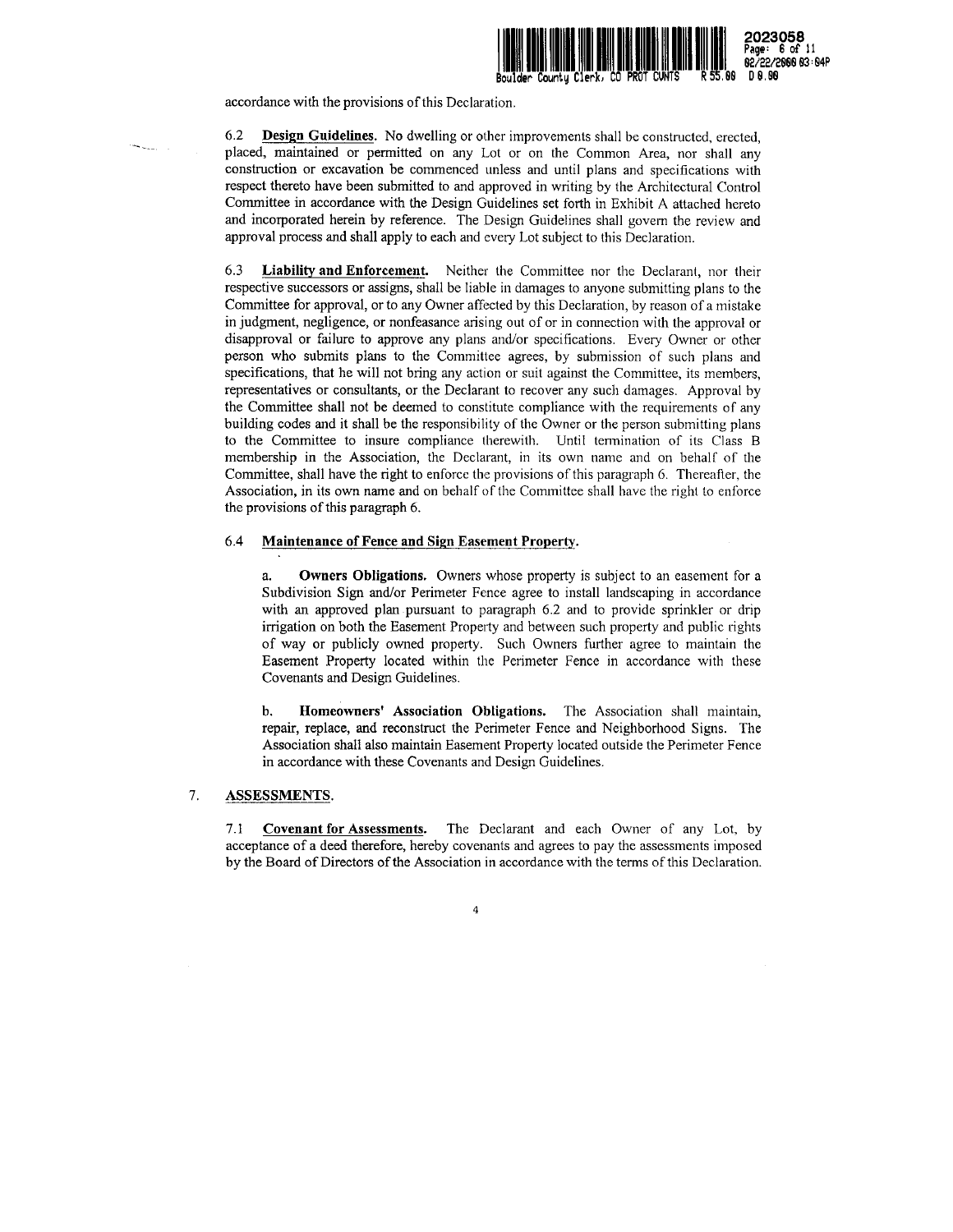

The annual assessment may be divided into 12 equal monthly payments, and assessed to all members accordingly as deemed necessary by the Homeowner's Association.

7.2 Purpose and Use of Annual Assessment. The assessments and charges levied by the Association shall be used exclusively for promoting the recreation, health, safety and welfare of the residents of the property and in particular for the improvement, operation and maintenance of the Common Area and for the conduct of the Association's business and fulfillment of the Association's rights and obligations. The annual assessment made by the Association shall be based on the aggregate cash requirement of the Association as determined by the Board of Directors. The purpose of the annual assessment is to provide for the payment of all expenses incurred by the Association. This sum may include, among other things, the following: expenses of management; insurance premiums, including fire insurance with extended coverage, vandalism and malicious mischief insurance with endorsement attached issued in the amount of the maximum replacement value of all of the property owned by the Association or for which it is responsible, casualty and public liability insurance; construction of improvements or other facilities; landscaping and ground care expenses; common lighting; repairs and renovations; wages; utility charges; legal and accounting fees; expenses and liabilities incurred by the Board of Directors under or by reason of this Declaration; the payment of any deficit remaining from <sup>a</sup> previous period; the creation of a reasonable contingency or other reserve or surplus fund; the cost of improvements authorized by the Board of Directors; as well as other costs and expenses relating to the property or other facilities owned by, leased by or under the control of the Association. The omission or failure of the Board to fix the assessments for any period shall not be deemed a waiver, modification or <sup>a</sup> release of the Owners from their obligation to pay the assessments when they are made. The annual assessment shall be fixed at a uniform rate for all Lots except those Lots owned by the Association, which shall be exempt from assessment, and except those Lots leased by the Association, the assessment of which shall be governed by the terms of the Lease. The Board of Directors of the Association shall prepare and deliver or mail to each member an itemized statement showing the receipts and disbursements of the Association for the previous calendar year and an itemized budget of the estimated cash requirements and projected disbursement of the Association for the following calendar year. The Board of Directors shall notify each member of the amount and due date of the annual assessment. The annual assessment shall be prorated if the ownership of <sup>a</sup> Lot commences on <sup>a</sup> day other than the first day of an assessment.

7.3 Special Assessments, In addition to the annual assessments authorized above, the Board of Directors of the Association may levy, from time to time, a special assessment for the purpose of defraying in whole or in part the cost of any construction, reconstruction, repair or replacement of any capital improvements located on any Common Area, including fixtures and personal property related thereto, or to provide for costs incurred by the association by virtue of unforeseen emergencies. Special assessments may also be assessed against specific lots to recover costs incurred by the Association in curing an Owner's violation of these Covenants.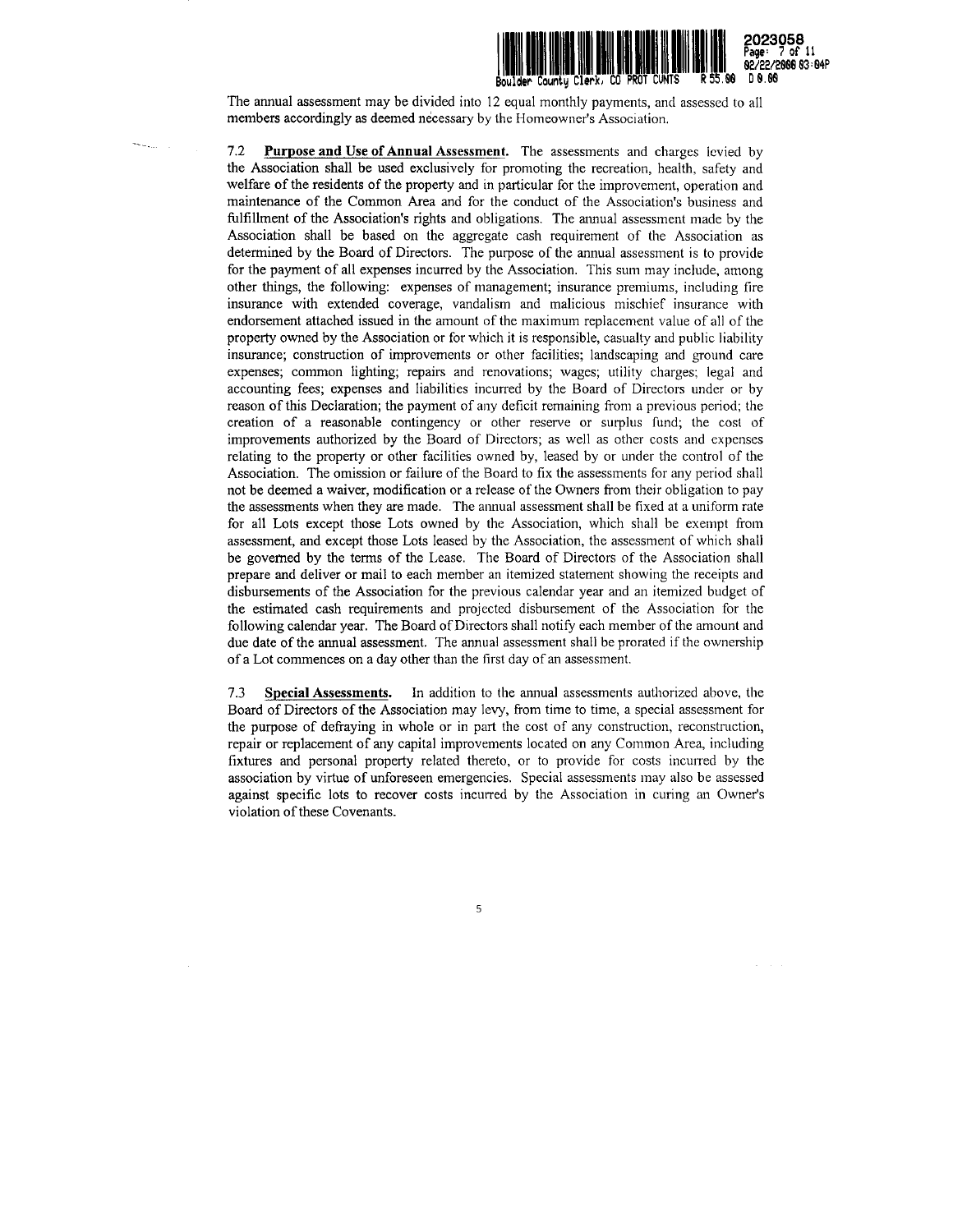

Page: 8 of <sup>11</sup>

7.4 Lien for Nonpayment of Assessments. All sums assessed but unpaid for the expenses chargeable to any Lot, including interest thereon as fixed by the Board of Directors of the Association (but not to exceed <sup>18</sup> percent per annum) shall constitute <sup>a</sup> lien on such Lot superior to all other liens and encumbrances except:

Tax and special assessment liens in favor of any governmental, quasi-governmental or statutorily authorized assessing authority; and a.

b. All sums unpaid on <sup>a</sup> first mortgage or first Deed of Trust of record, including additional advances made thereon prior to attachment of the assessment lien. The sale or transfer of any Lot pursuant to <sup>a</sup> Deed of Trust foreclosure or any proceeding in lieu thereof shall not relieve the Owner from liability for any assessments due prior thereto or thereafter becoming due during the period of foreclosure.

To evidence such lien, the Board of Directors of the Association may, but shall not be required to, prepare a written notice setting forth the amount of such unpaid indebtedness, the name ofthe Owner of the Lot and <sup>a</sup> description of the Lot. The notice of lien shall be signed by the Treasurer of the Association or by one of the members of the Board of Directors and may be recorded in the office of the Clerk and Recorder of the County of Boulder, State of Colorado. A lien for unpaid assessments shall attach on the date of default in payment of the assessment, and may be enforced by foreclosure on the defaulting Owner's Lot by the Association in a like manner as a mortgage or <sup>a</sup> Deed of Trust on real property upon the recording of <sup>a</sup> notice or claim thereof. In any such foreclosure, the Owner shall be required to pay the costs and expenses of such proceedings, the costs and expenses for filing the notice or claim of lien and all reasonable attorneys' fees. The Association shall have the power to bid on the Lot at the foreclosure sale and to acquire and hold, lease, mortgage and convey the same.

The amount of any annual or special assessment assessed against each Lot, together with the costs and expenses of collection, including attorneys' fees, shall be a personal debt of the Owner or Member arising at the time the assessment is made. No Owner or Member may exempt himself from liability for an assessment by abandonment of his Lot, non-use of any Common Area or by any other act other than by lease of his Lot to the Association, in which case the tenns of the lease relating to assessment shall govern liability for payment. The personal obligation for delinquent assessments shall not pass to an Owner's successors in title unless expressly assumed by the successor. The Association may sue to recover a money judgment for unpaid assessments without foreclosing or waiving the lien securing the assessment obligation. 7.5 Personal Liability of Member.

7.6 Payment by Lienholder. Any person or entity holding a lien on a Lot may pay any unpaid assessment payable with respect to such Lot, and upon payment such person or entity shall have a lien on Lot of the same rank as the lien of his encumbrance for the amount paid.

7.7 Date of Commencement of Assessments. The assessments provided for herein shall commence when assessments are imposed by the Board of Directors of the Association. The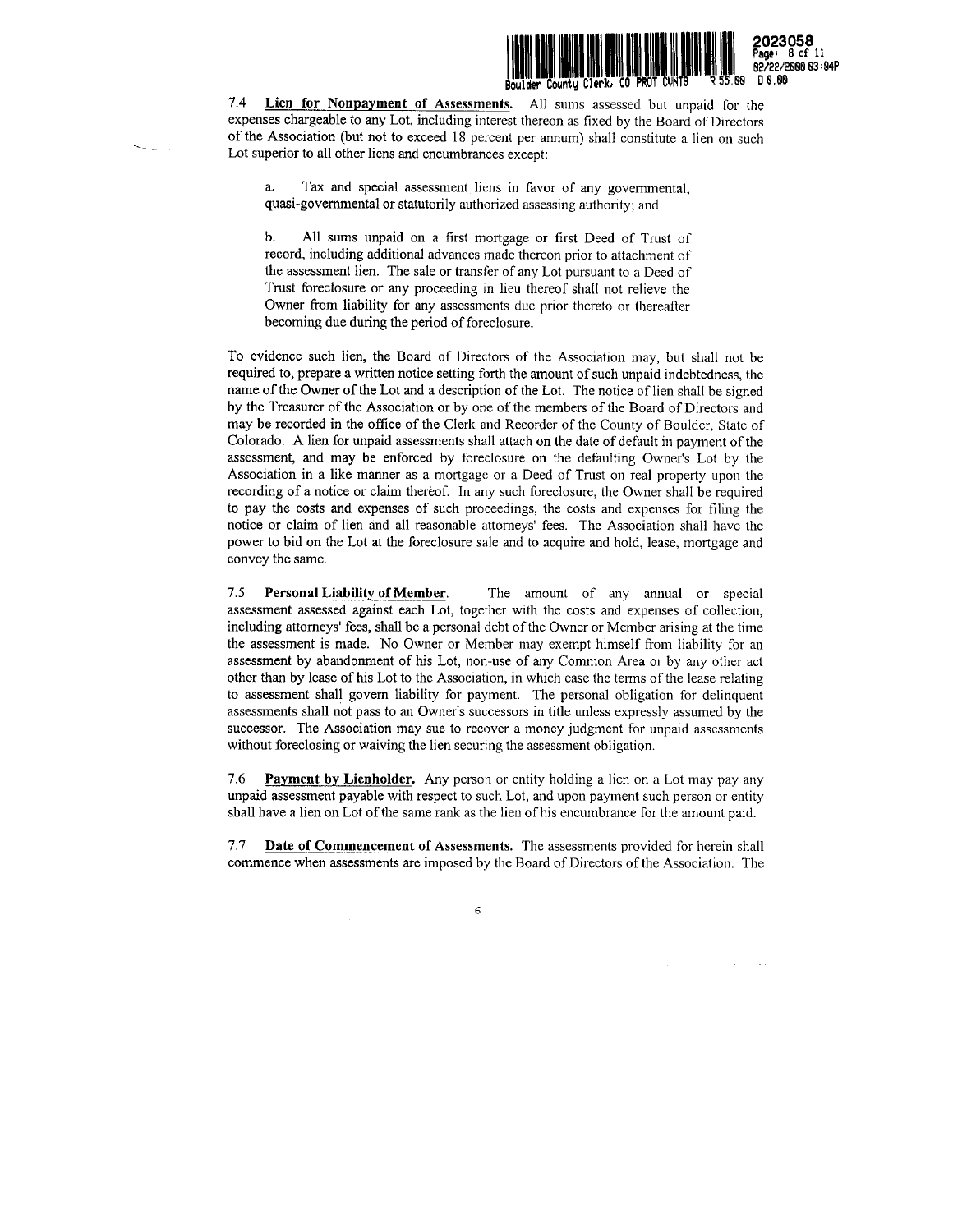

Board of Directors of the Association shall fix the date of commencement and the amount of the annual assessment against each Lot for each assessment period at least one month in advance of the due date for payment thereof, At the time of assessment, the Board of Directors shall prepare a roster of the Lots and the assessments applicable thereto, which shall be kept in the office of the Association and shall be open to inspection by any Owner. The Association shall, upon demand and for a reasonable charge, furnish a certificate signed by an officer of the Association setting forth whether the assessments on a specified Lot have been paid.

DURATION OF RESTRICTIONS. The covenants, conditions and restrictions contained in this Declaration are covenants running with the land and shall remain in full force and effect for twenty-five (25) years from the date 8.

hereof, at which time they shall automatically extend for successive periods of ten years each, unless, prior to the expiration of the then current term, <sup>a</sup> written instrument is executed by the then Owners of seventy-five per cent (75%) of the Lots stating that this Declaration shall expire at the end of the then current term.

**BINDING EFFECT.** Each Owner of any Lot, by acceptance of a Deed conveying any of the Lots, shall accept title thereto upon and subject to each and all of the restrictions, conditions, covenants and agreements herein contained, and by acceptance, shall for himself, his heirs, personal representative, successors and assigns, covenant, agree and consent to these Covenants and agrees to keep, observe, comply with and perform said restrictions, conditions, covenants and agreements. These Covenants are intended and imposed for the direct, mutual and reciprocal benefit of each and all of said Lots and the Owners thereof, and to create mutual and equitable servitude upon each of said Lots in favor of each other Lot, and reciprocal rights and obligations and privity of contract and estate between the Grantees of said Lots, and their respective heirs, successors and assigns. 9.

WAIVER. Any variance, waiver or release of these conditions and restrictions granted by the Committee, or any acquiescence or failure of the Committee to enforce any violation of the conditions and restrictions herein, shall not be deemed to be <sup>a</sup> waiver of any of the conditions and restrictions in any other instance. The Committee may, by its signed written instrument, waive, release or vary any provision of the within protective covenants as they pertain to any part or all of the Lots encumbered, which waiver, release or variance shall be effective as to all parties otherwise entitled to enforce the within protective covenants. No member of the Committee shall have any liability whatsoever to any Owner or other party aggrieved or injured on account of the grant of such release, waiver or variance. In return for such waiver, release or variance, the Committee may impose upon the Owner and the Lot involved such additional or altered covenants as the Committee deems proper and appropriate in the circumstances. Each Owner agrees, by accepting title or any interest in any Lot, that Declarant, its employees or agents, and each member of the Committee, shall be immune from suit or liability in accordance with the foregoing. 10.

11. SEVERABILITY. In the event that any one or more of the provisions, conditions, restrictions, limitations and covenants herein set forth shall be held by any court of competent jurisdiction to be null and void, all remaining provisions, conditions, restrictions, limitations and covenants as herein set forth shall continue unimpaired and in full force and effect.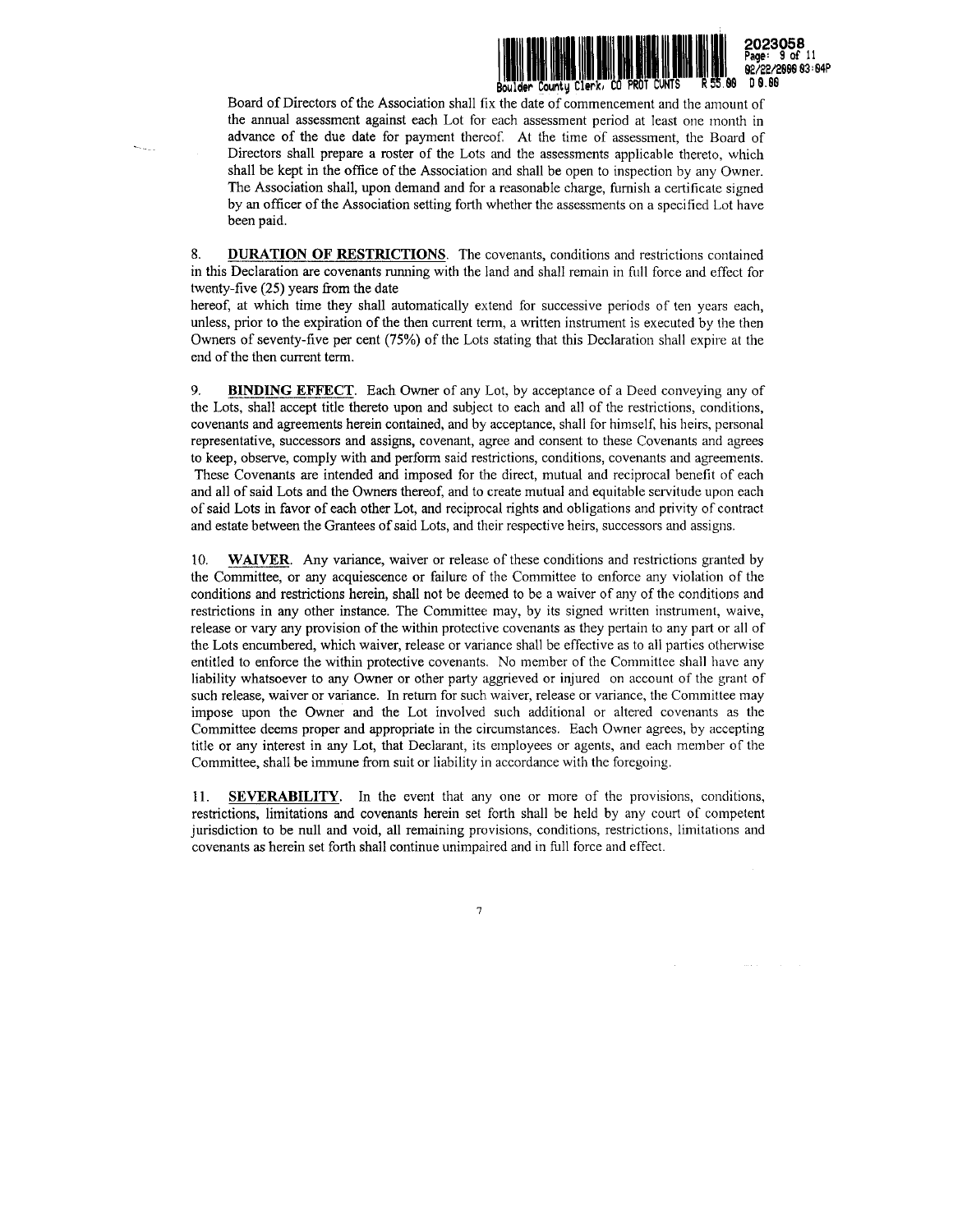

12. ENFORCEMENT. COMPLIANCE WITH PROVISIONS OF DECLARATION AND RULES OF ASSOCIATION - ENFORCEMENT. Each Owner and/or Member shall comply strictly with the provisions of this Declaration and the provisions of the Articles of Incorporation and Bylaws of the Association and the decisions and resolutions of the Association adopted pursuant thereto as the same may be lawfully amended from time to time. Failure so to comply shall be grounds for an action against the noncomplying Owner or Member to recover sums due and for damages or injunctive relief or both. The Action shall be maintainable by the Board of Directors in the name of the Association on behalf of the Owners or, in <sup>a</sup> proper case, by an aggrieved Owner. The noncomplying Owner or Member shall pay the reasonable attorneys of the Association or of the aggrieved Owner. Failure by the Association or by any Owner to enforce any covenant or restriction contained in this Declaration shall in no event be deemed <sup>a</sup> waiver of the right to do so thereafter.

13. AMENDMENT. This Declaration may be amended by written amendment approved by the Association executed by its President and attested to by its secretary. The Design Guidelines may be amended with the two-thirds approval of the Architectural Control Committee. Any amendment shall be recorded in the office of the Clerk and Recorder of Boulder County, Colorado.

14. NUMBER, GENDER AND CAPITALIZATION. Whenever used herein, unless the context indicates otherwise, the singular number shall include the plural, the plural the singular, and the use of any gender shall include all genders. Words defined in paragraph <sup>3</sup> shall be interpreted as defined, whether capitalized or not, unless the context indicates <sup>a</sup> different meaning.